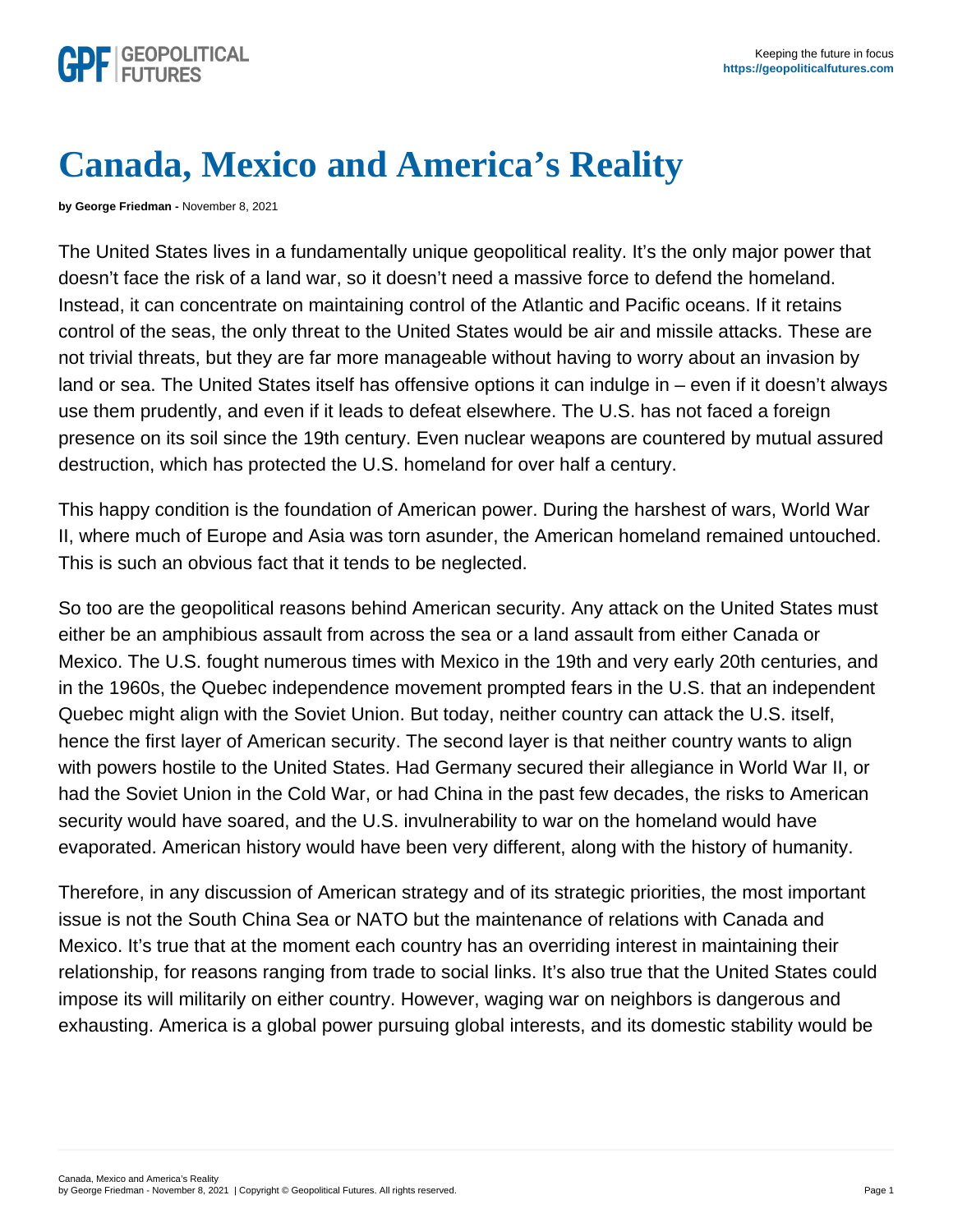the first casualty of a land assault against Canada or Mexico.

On the surface, this whole line of reasoning sounds preposterous. But the fact that it seems so arises from the misconception among Americans that the current relationship with Canada and Mexico is unchangeable, and thus requires no care. But one of the most obvious observations of history is the speed at which the apparently obvious dissolves and a new normal takes its place. Given the overwhelming importance to the U.S. that neither neighbor shift its national strategy, the comfortable assumption of continuity is perhaps the most reckless element of U.S. policy. Certainly, there is no current danger of a shift, nor any danger on the horizon. But this is precisely the time when a prudent power devotes significant attention to an issue. Reversing a shift in policy is far more difficult than preventing one.

There are forces driving the U.S. apart from these two countries, countries that are not in a position to cause a break, but which in the future, when other issues are added to them and enticing new relationships show themselves, might change the equation. In the case of Canada, the manner in which the United States canceled the Keystone XL pipeline, a project that was important to Canada, signaled a profound indifference to Canada's interests. There was little consultation, no offer of compensation, nor any attempt to create an alternative project. By itself, this is not enough to cause a break with the United States, but it certainly reminds Canada that Washington sees it as subordinate to its interests rather than as the object of its interests.

In the case of Mexico, the U.S. obsesses over immigration, an issue that is nonessential to Mexican interests. There has been a surge of migrants at that border, most on their way to the United States, but all creating significant problems on their way north. The United States views Mexico as a source of illegal immigration. Mexico sees the problem of immigration as having its origin at Mexico's southern border with Guatemala. Mexico has therefore requested American help in closing its southern border, which has been refused. Instead, Mexico is demonized for the immigration the U.S. will not help stop. (I have no interest in the question of which country is right. All such matters are complex, and every nation is certain that another nation is at fault.)

For the United States, obsessing without alienating either Canada or Mexico is essential to its national interest, if not its national policy. The physical security of the United States and its trade system depends on these two countries. A rational policy of extreme awareness of their internal processes and a willingness to indulge their needs even to the disadvantage of the United States is a low-cost, high-return policy. When someone takes a client to lunch, he picks up the tab, even if the client has ordered the most expensive items on the menu. The cost of lunch is vastly less than the